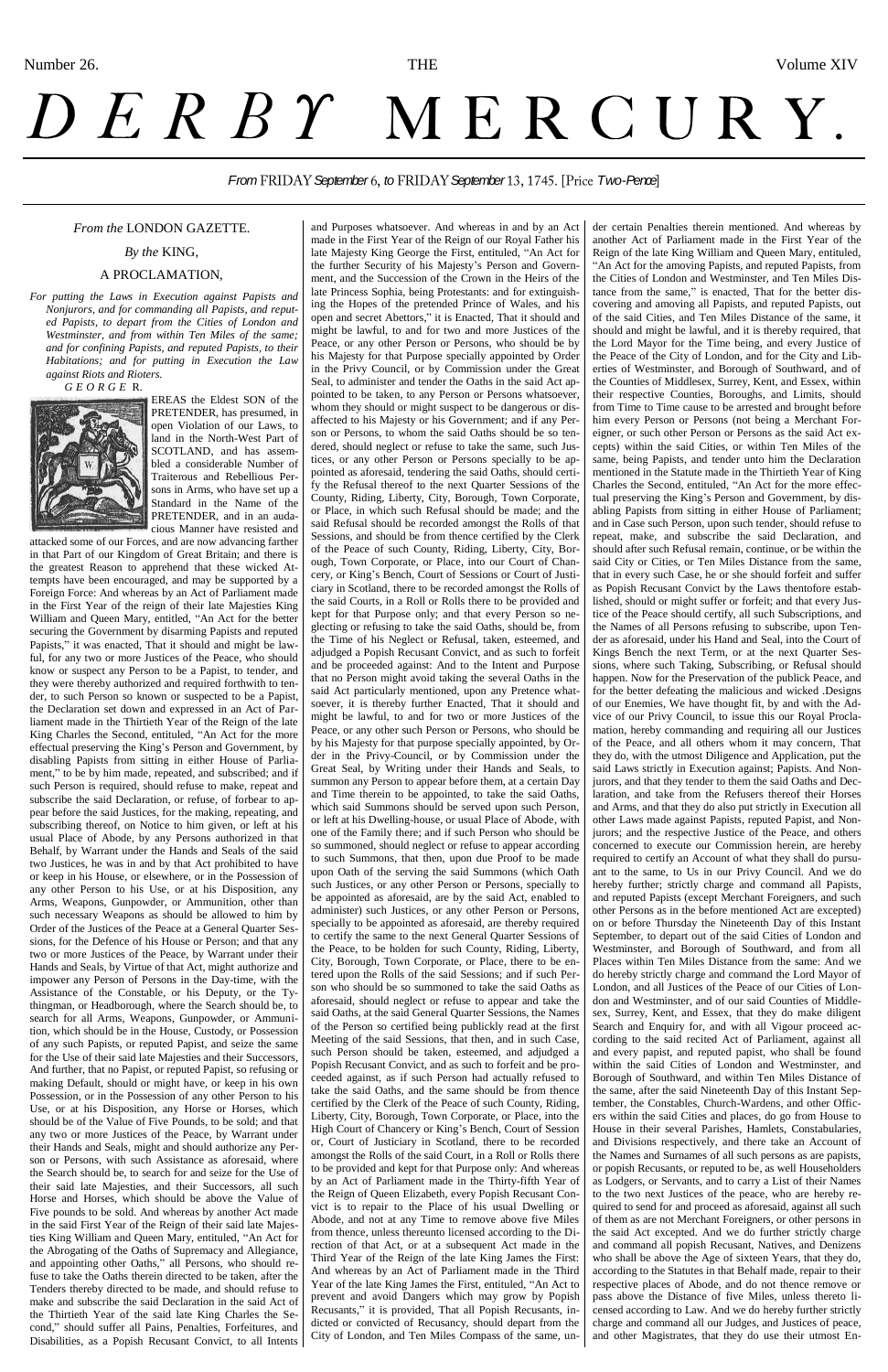unlawful Assemblies; and to put in due and strict Execution, all Laws made for preventing, or for the more speedy and effectual suppressing and punishing the same; and that all our loving Subjects be aiding and assisting therein.

*Given at our Court at* Kensington*, the Fifth Day of September, 1745, in the Nineteenth Year of our Reign.*

GOD save the KING.

## $S \text{ } AT \text{ } U \text{ } R \text{ } D \text{ } AT \text{ } 's \text{ } P \text{ } O \text{ } ST$ .

#### *From the* GENERAL *and St.*JAMES's *Evening Posts,* &c*. September* 5.

*Hague, Sept.* 10. Yesterday the Abbe de la Ville, the French Minister, delivered the following Memorial to the States General.

#### *High and Mighty Lords,*

ll Europe knows, that ever since the Beginning of the All Europe knows, that ever since the Beginning of the present unhappy Troubles, the King constantly desired to make Peace succeed the Calamities of War. The Prosperity of his Majesty's Arms has not alter'd in his Heart those magnanimous Sentiments of Moderation and Zeal for the publick Good; and at the same Time that the King is firmly resolv'd to perform with the most invariable Vigour and Perseverance, what he owes to the Dignity of his Crown and the Interest of his Allies, his Majesty is still equally disposed to listen, in concert with them, to a just and responsible Reconciliation. It is to this preferable Object that the King bends all his Resolutions and his Actions. Being less affected with the Glory which the Success of his military Exploits procure him, than touch'd with the Honour of contributing to the Restoration of Peace; he will cheerfully sacrifice, thro' his Greatness of Soul, the Sake of his People, and the Repose of Europe, the advantages which he might expect from the Continuance of War.

You have, High and Mighty Lords, all along made Profession of the same pacifick Dispositions; and your High Mightinesses, in destinating all your Forces for the Assistance of King's Enemies, always caus'd them to be precceeded by the most explicite Declarations of your sincere Desire to see the publick Tranquility speedily and solidly restored.

Trusting that your High Mightinesses are still in the same sentiments, the King has ordered me to propose to you, in his Name, the assembling a general Congress, as the simplest and most natural Means to put an End to the Horrors of War. And, indeed, it is in this solemn Assembly that one may openly and fairly discuss the respective Rights and Pretensions of the Powers at War, take the proper Temperaments for coming to the right Understanding about reciprocal Grievances, fix the Terms of Reconciliation on equitable Principles, and terminate hostilities which no human Prudence can foresee the Consequences of, if the Enemies of Peace can yet find out the fatal secret of multiplying and perpetuating the Causes of the War.

So suitable and so decent a Proposal as that of a Congress, is a very sensible Proof of the Candour and Purity of his Majesty's Views; and must necessarily excite the Admiration, as well as unite the Suffrages of all the Powers that have no mind to incur a real Demerit in the Eyes of the whole World, and their Opposition to so salutary a Method.

High and Mighty Lords, a Man must be unacquainted with the great Wisdom of your Councils, and the unalterable uprightness of your Intentions, to doubt of the Eagerness with which your High Mightinesses will adopt an Idea that tallies so well with your Wishes, with the Interest of the Republick in particular, and the Good of all Nations in general.

Given at the Hague, Sept. 9, 1745.

Sign'd, *The Abbe de la Ville.*

*Brussels, Aug*. 29. O. S. General Count Chanclos, on his Arrival here, had an Audience of the Duke of Cumberland, to whom he gave a very clear and distinct Account of his Conduct at Ostend; and a very fair and just Character of the English Officers and Soldiers that served under his Command. The taking of that Place was certainly not the Effect of any extraordinary Courage or Condust of the Enemy; and so much, even the French themselves confess, who attribute it very justly to the Ambition and Fortune of Count Lowendahl. He had a Mind to be a Marshal of France; and, in order to acquire that Honour, he undertook to reduce Ostend; but the Season of the Year, the situation of the Place, and almost every other Circumstance, was strongly against him. Three Days Rain, a strong Wind from Nine Points of the Compass, or a high Tide, would have ruined all his Measures: But it so fell out, that with infinite Labour and

ies erected, and as soon as it was possible to storm the Cover'd Way, he did it with such Fury, and appeared so determined to carry it, let the Expence of Men be what it would, that it was to no Purpose, in the situation to which Things were then brought, to hold out any longer, and thereby throw away so fine a Body of Troops, to no End in the World; and for which, if it had been done, the Governor would have been held inexcusable.

deavours to prevent and suppress all Riots, Tumults, and Expence, a Train of Artillery was brought thither, his Batter-*the taking of Cape Breton*, *on their Return from thence for their respective Stations*, *fell in with and took several French Ships*, *and have carried them to several American Ports*.

> *S C O T L A N D.* From the *CALEDONIAN MERCURY*, dated Thursday, August 29.

Yesterday General Blakeney set out for the Army, now supposed to be at Inverness; where they will be joined by several of the well-affected Clans, besides the Garrison, which consists of two Companies of Guise's Regiment, and two of the Earl of Loudon's Regiment.

An Express arriv'd this morning from the West; we know not yet the Contents; but 'tis said, the Highlanders, despairing of Success, have offered to lay down their Arms, on promise of Endeavours to obtain them a Pardon; so that the Report of their having turned to the Right of Benevish, and marched up to Argyle-shire, seems groundless.

#### C O U N T R Y NEW S.

*Newcastle*, *Aug.* 31. A Letter dated the 24th Inst. from a Person of Distinction in the North-West of Scotland, to a Gentleman in this Town, says, Two Companies of St. Clair's and Murray's, going between Fort Augustus and Fort William, were attack'd by a Body of Highlanders. It was a bloody Battle, but the Soldiers having spent all their Ammunition, which was nine Charges, were attack'd in Front, Flank and Rear, and obliged to surrender Prisoners, after the loss of a good Number on each side. Capt. Scot was wounded in the Action, and is since dead.

Capt. Sweatman, of Guise's Regiment, who was taken Prisoner by the Highlanders, went Post through here for London on Thursday last. He was seiz'd by eight Persons at an Inn in the Highlands, where he went to call for a Dram, and carried directly to the Pretender's Camp, who treated him very civilly, suffered him to go away on Parole, gave him a Manifesto, and a Passport directed to all Sheriffs, Sheriff-deputies, Constables, &c. in Scotland, and sign'd CHARLES P. R. The Captain said he supposed the Rebels to be about 17 or 1800 strong.

> Tis said the Duke of Argyll is going down again to Scotland; his Grace came to Town for more particular Orders. Col. Frazer will set out next Week for Carlisle, where he is to have the Command of several Independent Companies, his Regiment of Marines being on board the Fleet. Ten new Independent Companies are order'd to be raised in Scotland and the North of England, as fast as possible. The Regiment of Switzers, which enter'd voluntarily two Years ago to serve his Majesty in Case of an Invasion, are summon'd again to attend their Colonel, Dijon, in order to be muster'd. Yesterday was shipp'd from the Tower several Pieces of Cannon, with their Carriages for Scotland, with upwards of 100 Barrels of Powder. An Order is issued out, for the Militia of the City and Liberty of Westminfter, to hold themselves in Readiness to march forthwith. According to some Letters from Brussels, his Royal Highness the Duke of Cumberland waited only the Return of General Ligonier, who had been sent to the Hague to execute a Commission of Importance, in order to put in Execu-

Several private Letters from Edinburgh last Post to Gentlemen in Newcastle say, that several Copies of the Pretender's Manifestos have been seen there; one dated in 1743, when the last Invasion was intended} aid the other in 1745, both sign'd by the Pretender, in which he declares his Son Regent for Scotland, (and some other Things not proper to mention in this Paper.) That several Persons have sent Copies of the Manifestos to the Magistrates of that City, not daring to keep them: That a Nobleman's Brother is standard-Bearer to the Rebels: That, except the Macdonalds of Clanronald, of Kappoch, of Glengary, and of Kinlochmoidart, the Camerons of Lochyell, and the Stuarts of Appin, there are none of the Clans in Person with the young Chevalier, but about 2500 of their Men, not all arm'd: And that General Cope would be up with the Rebels on the 27th or 28th Instant.

A Report is current in Town, that the Highlanders were in full march last Week to give General Cope Battle; but that the General, with 1800 Men, having reconnoitred the Highlanders, and observed the Superiority of their Numbers, thought fit to retire to Tay-Bridge.

#### *L O N D O* N, September 5.

*We hear*, *that lately at a numerous Meeting of Dissenters*, *it has been agreed*, *in Case of an Insurrection*, *to keep in Pay several thousand Men*, *at their own Ex- pence*, *in order to protect his Majesty's Royal Person and Government against any Attempts that may be made.*

*Two Frigates are cruizing near Bristol Channel*, *to ob-*

*serve if any Enemy should be cruizing in those Parts*, *to obstruct the Arrival of the two great Prizes.*

*By the last Advices from Manheim it appears, that the new Scheme for subverting the Power of Germany is thus*  laid; The Prince of Anhalt Dessau is to advance with the *utmost Diligence to Francfort with* 30,000 *Prussans; the Prince of Conti is to repass the Rhine with* 60,000 *French*, *and offer Battle to the Grand Duke*; *while the new Marshal de la Farre*, *with French and Palatine Troops, enters the Electorate of Mentz, and either besieges or bombards its Capital. It is added*, *that these three Armies were all actually in Motion.*

*All the last Letters from Paris are full of the Con*st*ernation which all Ranks of People are struck, at the News of the Captures made by the English in the East-Indies, which they confess amount to upwards of Fifty Millions of their Money, or Two Millions and upwards of ours, which has made such an Impression on their Actions, that they are already funk to* 1000, *and are daily falling.*

*There is Advice, that several Men of War, who were at* 

D E R B Y: Printed and Sold by S. DREWRY. Sold also by Mr. J. ROE, Mr. S. TRIMER, and Mr. S. FOX, Booksellers in Derby, by Mr. S. COLE in Wirksworth, and at his Shop in Winster every Saturday; Mr. J. SLATER, Bookseller in Chesterfield, Mr. N. HICK, a Schoolmaster in Sheffield, Mr. B. ASTLE in Burton upon Trent, Mr. R. SMITH in Ashborne, Mr. JOSEPH TRIMER, Bookseller, and Mr. W. WALKER, in Uttoxeter, &c.

*M O N D A Y ' s P O S T . From the* GENERAL *and* St. JAMES's *Evening Posts*, &c. *September* 7.

#### *Berlin, August* 24. O. S.

HINGS were never in so strange a situation here, as the THINGS were never in so strange a situation here, as the present. We have no less than three Wars upon our Hands, and scarce any Blood-shed. That in Bohemia and Silesia, against the Austrians; where there seems to be a tacit Cessation of Arms, except a skirmish now and then between the Light-arm'd Troops. That in Saxony, against the Court of Dresden, for so runs our Manifesto, but as yet no Hostilities have been committed. The Third is against no Body knows who; for the King having Intelligence, that his Dominions are like to be invaded, and suspecting that an Attempt may be made upon his Capital, has put us all in Arms, though hitherto no Enemy has appeared, nor can we possibly guess from what Corner of the World they are to come.

*Liege, Aug*. 27. O. S. The French Minister here seems to be a good deal disconcerted at the last Advices from Francfort, by which it plainly appears, that after all the Opposition which has been formed against the Grand Duke of Tuscany, he is in a fair Way of being chosen Emperor, nor is there the least Appearance, that either the Force or the Intrigues of France, will be able to prevent it. Some seem to think, that his most Christian Majesty has been mistaken, or deceived in his Councils, and that he has missed his Point in Germany, from a Perswasion that the very noise of his Victories in Flanders, would not only keep the secular Electors firm to his Interest, but fright the Ecclesiasticks from their Engagements. It appears clearly in the last that he was mistaken, and that none of the Ecclesiastical Electors have been driven from the Promises they made to the Allies, in Favour of that Candidate, who, it is hoped, will restore the Lustre of the Imperial Diadem to its former splendor.

#### *L O N D O* N, *September* 7.

## *Extract of a Letter from* Edinburgh, *August* 31,

'We are certain of the Pretender's Son being near Fort William with 2000 Men, well arm'd. We have this Day Accounts that the Marquis of Tillebardin has, with a strong Party of 500 Men, taken Possession of his Brother's House (the Duke of Athol) at Blair. The Duke of Athol was obliged to go to Edinburgh with his Family. The Pretender's Son has sent a Message to the Provost of Perth, to desire that he may be proclaim'd King of the Land. The People of Athol, who are very numerous, it's said, will join the Marquis of Tillebardin. The Chevalier's Son was to dine at Blair this Day with the said Marquis. We have a Report here, that General Blakeney is taken by the Rebels.

The above was taken out of a Gentleman's Letter who receiv'd it Yesterday from his Correspondent at Edinburgh: However, we are inform'd that there are Letters from General Blakeney, of the 31st of August, by the same Post, importing, that he was on the Road to the Army; so that as that Part of the Letter proves false, we must suspend our Belief of the whole till we have better Authority, it being probable they have as many Reports in Edinburgh as we have here; and it is natural for a Gentleman to communicate the same to his Correspondents.

There is Advice, that 1500 of the Dutch Troops from Willemstadt, being the first Embarkation, are arriv'd at Leith; so that it is hoped the Rebels will be put between two Fires.

We hear an Order is sent from his Majesty and the Privy Council, for the well-affected Clans in the Scotch Highlands, to arm themselves and their Dependants for his Majesty's service, which they could not do without this Order, it being declar'd Treason by a late Act of Parliament.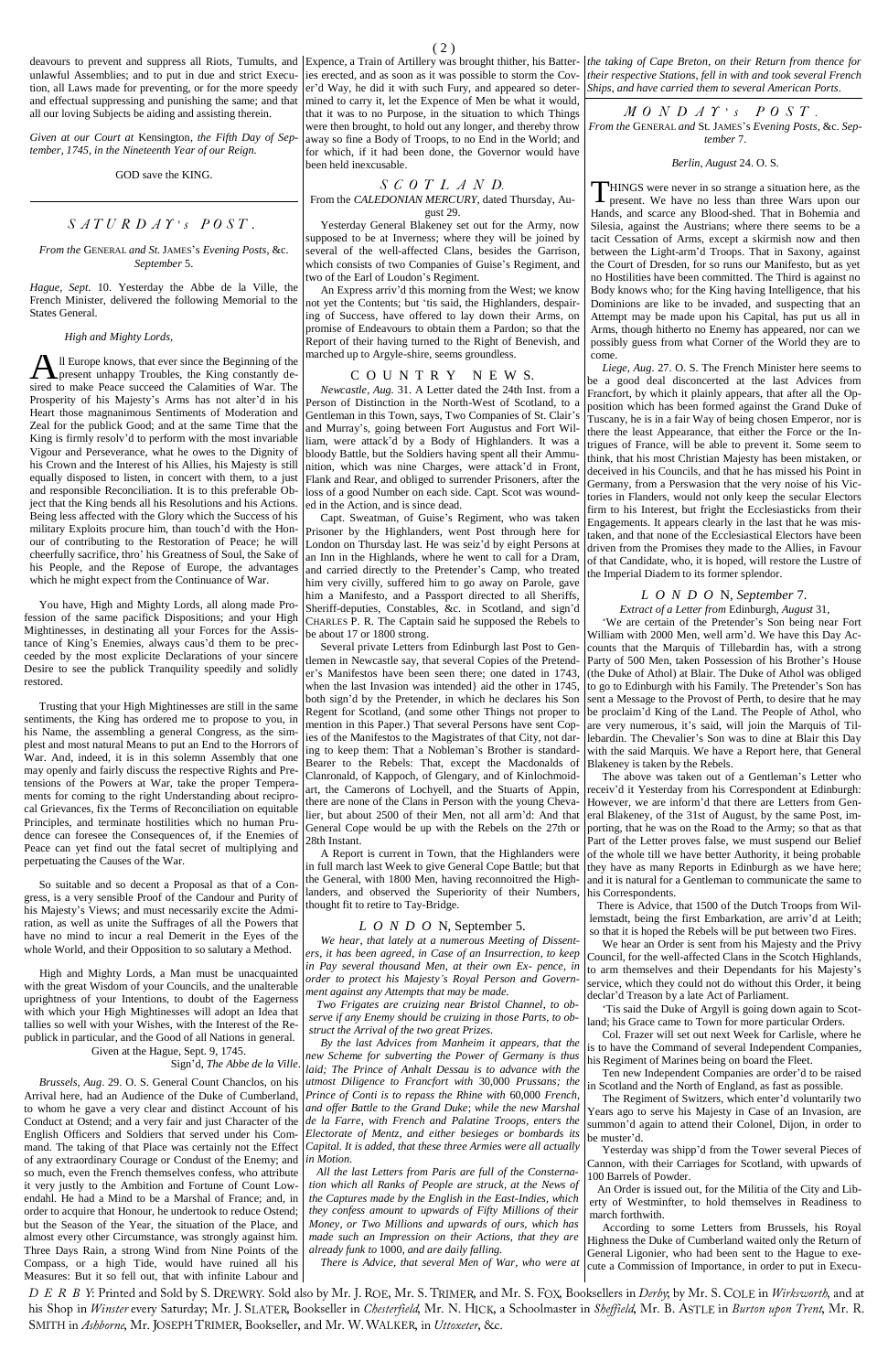Yesterday was held a Court of Common-Council at Guildhall, when the Right Hon. the Lord Mayor acquainted the Court, that he had receiv'd a Letter from the Duke of Newcastle, which was order'd to be read; the Letter inform'd the Court, That the Pretender's eldest Son was in Scotland, &c. Upon which it was resolv'd, *Nem. Con*. to address his Majesty, and a Committee was appointed, consisting of the following Gentlemen, to draw up the Address, viz.<br>Sir John Barnard.

Mr, Alder. Gascoygne, | Mr. James Hodges, Mr. Deputy Sclater Mr. Charles Asgill,<br>Mr. Deputy Harrison, Mr. Benj. Gascovne. Mr, Deputy Harrison,

Robert Bishop, Esq; Sir Robert Willimot, Mr. James Heywood, Mr. Alder. Cockayne, Mr. Robert Henshaw,

We hear, that the British Troops that are coming from Brabant, will be encamped near Canterbury, and the Dutch Troops that are coming to South Britain, will likewise be encamped in some other Place.

who withdrew into the Council-Chamber, and prepar'd an Address, which was unanimously approved of. The Sheriffs immediately waited on his Majesty, to know when it was his Pleasure to be attended with the Address, and his Majesty appointed Tuesday next at One of the Clock.

The Right Honourable the Lord Mayor has received a second Letter from his Grace the Duke of Newcastle, to desire his Lordship to recommend to the Lieutenancy of this City, to put the Militia into a good Order to act as Occasion shall require.

There are Associations forming in the several Counties of this Kingdom, for the Preservation of his Majesty's Person and Government at this critical Conjuncture, and we hear Methods are proposed to render the Militia immediately useful.

#### *Extract of a private Letter from* Paris, *dated Sept*. 5.

*Resumptuous Youth! to Kingdoms quit thy Claim,* Charles, Francis, James, or John! Whate'er thy (N Charles, Francis, James, *or* John! *Whate'er thy (Name, Fly, and thy Flag no longer dare display, In fancy'd Triumph o'er the watry Way; Tell faithless France, and unrelenting Spain, Heav'n guards our Isle, and all their Arts are vain.*

'We are at present entirely taken up by the necessary Preparations for the King's Reception on his Return hither, the Rejoicings for which will very far transcend those made last Year, and indeed all Things of that Kind that have ever been seen here. We are told, that his Majesty will remain in this City three Days before he goes to Versailles; that he will be magnificently entertained at the Expence of the City, in the Town-House, and that immediately after his Return, several Civil and military Promotions will be declared.

'Amongst the rest of the Preparations for his Reception, such as triumphal Arches, Trophies, and Inscriptions, there are nine Pageants that are painting by the most eminent Masters in Paris on the following Subjects. I. The Victory obtained over the Army of the Allies at the Battle of Fontenoy. II. The Reduction of the City and Citadel of Tournay. III. The Siege and Surrender of Oudenarde. IV. The Surprizal of Ghent. V. His Majesty's Entrance into Bruges. VI. The Siege and Surrender of Dendermond. VII. Reduction of the Town and Port of Ostend. VIII. The Surrender of Nieuport. But as for the Ninth we cannot as yet tell what it's Subject is to be, tho' there are some People who pretend to guess, but with so little Probability, that their Conjectures are not worth the Writing.

#### *Extract of a Letter from a Gentleman at* Edinburgh *to his Friend in* York, *dated Aug*. 27.

HE Lord Mayor and Aldermen of the City of London, THE Lord Mayor and Aldermen of the City of London,<br>beg Leave, with Hearts full of Duty and Affection, to congratulate your Majesty upon your safe Arrival in Great Britain: And they most humbly entreat your Royal Permission, to embrace this happy Occasion of expressing their Joy upon the Taking of Cape Breton by your Majesty's Forces which they cannot but reflect upon, as an Event of the utmost Consequence and Importance; as it opens to your Loyal Subjects a most agreeable Prospect of extending their Trade and Commerce, of increasing the Wealth, and promoting the Happiness and Prosperity of these Kingdoms.

'Expresses come daily that abundance of the Clans in the Highlands are up, to the Number of 4000; they talk of several Foreigners being landed, and describe them with white Liveries turn'd up with Blue. They further add, that they have Plenty of Tobacco, Money, and other Necessaries. N. B. 'I forgot to acquaint you, that a Company new rais'd, belonging to the Earl of Loudon's Regiment, deserted to the Rebels all at once; and that they are putting Provisions of all sorts into Edinburgh Castle, in Case of the worst.'

*To the Young* CHEVALIER.

*Last Tuesday Captain Sweatnam, of Colonel Guise's Regiment in Scotland, who was taken Prisoner by the rebellious Highlanders in Scotland, but released on his Parole of Honour, arrived in Town, and was the same Day examined by several Lords of his Majesty's Most Hon. Privy Council; concerning the Situation and Number of the Pretender's Adherents.*

*Sir Chaloner Ogle, Admiral Mayne, and Admiral Byng,*  and Twenty Captains, 'tis said, will preside at the Court *Martial at Chatham, for the Trial of the Admirals Matthews and Lestock, the Captains, &c. on Account of their late Conduct in the Mediterranean.*

*Letters from Paris observe, that tho' they lost many brave Men at the siege of Ostend, that Town has not cost* 

*non,* 36000 *Cannon Balls,* 1200 *Bombs,* 8000 *Grenadoes,*  30,000 *lb. of Powder, and* 52,000 *lb. of Musket Bullets. The same Letters tell us, that all the English Prisoners of War, that are to be released on the footing of the Cartel, pursuant to the French King's late Orders, are to be assembled at Verdun in Lorrain, and conducted from thence to Luxembourg.*

*Capt. Bromage, late of the Tuscany Privateer, is arriv'd at Bristol from St. Malo's, which Place he left on Tuesday*  last, says, That there was no Embarkation making from that *Place; and that they were making great Rejoicings for the taking of Ostend, and Bonfires being erected, when the News came, that Admiral Rowley had met with* 15 *French Men of War, of which he took five, sunk five, and five made their Escape: This the Captain says was publickly said at St. Malo's, and the Bonfires were all demolished without lighting.*

### *From the LONDON GAZETTE.*

*Kensington, September* 5.

This Day the Lord Mayor and Court of Aldermen of the City of London, waited on his Majesty, to congratulate him on his safe Return; and being introduced to his Majesty, by his Grace the Duke of Grafton, Lord Chamberlain of his Majesty's Houshold, Sir Simon Urlin, Knt. the Recorder, made their Compliments in the following Speech.

*May it please your Majesty,*

And I am commanded to assure your Majesty, that they most firmly rely on your Majesty's Goodness, (which they have so long and so happily experienced) that nothing in your Power will be wanting to secure to this Nation the perpetual Enjoyment of this invaluable Acquisition.

The many and great Blessings we enjoy under your Majesty's mild, just, and prudent Administration, must, at all Times, on our Part, excite and demand the highest Expressions of Loyalty and Gratitude; but more especially at This, when we find ourselves alarm'd with repeated Insults, and most unjustifiable Attempts against your Crown and Dignity.

Warm'd, Royal Sir, with these just and equitable Principles, these your faithful Subjects esteem it an indispensable Duty to omit no Opportunity of tendring your Majesty the sincerest Assurances of their Affection and Zeal for your Majesty's Person and Government; of their steady and invariable Attachment to our present most happy Establishment in Church and State; and of their unshaken Resolution to support and defend them at the Hazard of their Lives and Fortunes.

They humbly beg Leave, most gracious Sir, to add, their hearty Prayers, that the Divine Providence may guard and protect your sacred Person from all Dangers; and that (notwithstanding the restless and implacable malice of our Enemies to disturb our Peace)( your Majesty's Reign may be long and glorious over a Free, Happy, and Independent People} that the Imperial Diadem of these Realms may fit easy on your Royal Head; and that the Scepter (as a Blessing to Posterity) may continue, to latest Generations, in your illustrious House.

#### To which his Majesty was pleased to return this most gracious Answer.

*Return you my hearty Thanks for this early Mark of your Affection and Loyalty to me, and my Government. The Iopen Attempts of the Enemies to the Religion and Liberties of my Kingdoms, will, I doubt not, unite all, who wish well to them, in an hearty and seasonable Zeal for the Preservation of them; and I rely, under God, upon the Affections of my People for the Disappointment of these Designs. The City of London may always depend upon my Protection and Favour, and upon my constant Care for the Security and Extent of their Trade and Commerce. You may he assured nothing could give me greater Satisfaction, than the Success of my Arms in the Reduction of Cape Breton.*

They all had the Honour to kiss his Majesty's Hand.

After which his Majesty was pleased to confer the Honour of Knighthood on

The Right Hon. Henry Marshall, Esq; Lord Mayor. Samuel Peunant, Esq; Sheriff.

John Bosworth, Esq; Chamberlain.

*T H U R S D A Y ' s P O S T .*

*From the* GENERAL *and St.* JAMES'S *Evening Posts, &c. September* 10.

D E R B Y: Printed and Sold by S. DREWRY. Sold also by Mr. J. ROE, Mr. S. TRIMER, and Mr. S. FOX, Booksellers in Derby, by Mr. S. COLE in Wirksworth, and at his Shop in Winster every Saturday; Mr. J. SLATER, Bookseller in Chesterfield, Mr. N. HICK, a Schoolmaster in Sheffield, Mr. B. ASTLE in Burton upon Trent, Mr. R. SMITH in Ashborne, Mr. JOSEPH TRIMER, Bookseller, and Mr. W. WALKER, in Uttoxeter, &c.

#### *From the Combin'd Army in Bohemia, Aug.* 17. O. S.

ADVICE was this Day received from General Nadasti, that the Prussians intending to build a Bridge over the Aupa, he detach'd some Hussars to the other side the Mettau, who dispersed the Workmen, after having made ten Prisoners, and carried off seventeen Horses. To harrass the Prussians on every side, all the light Troops have taken the Field; to this End they have taken Possession of Dohalitz, Chlom, Nedielestie, Lochanitz, and other Places, where they make continual Courses towards the Prussians, to enclose them and disturb them in every shape. The 15th Lieutenant-Colonel Desoffi, with 300 Horse, attack'd four Squadrons of Prussian Cavalry, which had been detached to reconnoitre; on which Occasion he killed seventeen Men, made a Major of the Regiment of Gessler, one Lieutenant, one Cornet, and ten Troopers Prisoners, and carried off forty-seven Horses. The 16th the left Wing of Prussians foraged towards the Mountains; Lieutenant-Colonel Desoffi fell upon the Foragers, and carried off ninety Troopers, and as many Horses.

*Konigsgratz, August* 17. O. S. On the 14th the Army took a new Camp, between Czernilow and Great Skalitz. The same Day General Nadasti beat a Body of 12 or 15000 Prussians, who passed the Metau, near Jeffenei, killed 400 of them, took 345 Prisoners, besides 139 wounded, who were also taken, with four Pieces of Cannon, and some Waggons with Ammunition. Our Loss amounts to about seventy Men, chiefly Hussars.

Extract of a Letter from Rome, dated Aug. 29.

'The Chevalier de St. George the other Day receiv'd Letters from his eldest Son, wrote from Scotland, whereby he acquaints him, that he was at the Head of a pretty numerous Party, which every Day grew stronger than other: That he should neglect no Means of engaging the Nation to support his Enterprize: That he had assign'd a regular Pay to the Highlanders who had declared in his Favour: That the Expences which he was oblig'd to be at, in order to succeed therein, Were very great; but that he would spare nothing to secure the Affections of those who should enter into his Party: The Chevalier St. George, in order to contribute as much as was in his Power towards the Success of this Expedition, has pawn'd Part of his Jewels in the Banks of this City for the Sum of 100,000 Roman Crowns: Bills of Exchange for the Remittance of that Sum are already dispatch'd. Several Italian Princes, Cardinals, and other Persons of the first Rank, offered to advance the Chevalier de St, George a considerable Sum, but it is not yet known whether he has accepted their Offers.'

*From the Camp of the Austrians and Saxons at Libersitz, August* 18. We receiv'd Advice Yesterday, that the Prussians have made themselves Masters of Pless, and have posted some Battalions there, who are fortifying it. They afterwards threw two Bridges over the Metau.

*Leghorn*, *Aug*. 17. O. S. We hear by a Dutch Ship arriv'd from Smyrna, that they felt in that City nine Shocks of an Earthquake the 29th of June, and two Days .after a Fire broke out in the Quarter of the Roman Catholic Armenians, by which 130 Houses were burnt down: They saved all the Effects in those Houses, except three; yet the Damage is reckon'd to amount to 500,000 Crowns at least.

*Francfort*, *Sept*. 13. The constant Usage of this Place being to send out on the Eve of an Election, all Strangers that happened to be in the Place; such as were here retired Yesterday, as did likewise the Ministers of Foreign Princes that have no Right, by their Credentials, to remain at such a Time; and amongst them all the Ministers of France. The Baron de Dankelman, First Ambassador from his Prussian Majesty to the Dyet, being informed upon the Road that the Day was fixed, and that the Menaces of his Master had no other Effect, than to render the rest of the Electoral College more firm and determined, thought fit to stop at Hombourg. M. Pollman, second Minister from his Prussian Majesty, is gone thither to join him, after leaving behind him a Protest, exceeding in Violence all the rest that he has made against the Election in Case they should proceed to it. About an Hour before he departed, he went to the Conference; where he declared publickly, that the King, his Master, would rather make it his Choice to separate his Dominions for ever from the, Empire, than acknowledge, in that Quality; the Candidate to whom they should destine that Dignity; since he look'd upon it as a most notorious and incurable Illegality for them to fix the Day of Election before they had redressed the Grievances of which he had complained. Notwithstanding these strange Steps, which were so little expected the Night before, that some Persons of the First Rank wrote to their Correspondents, that the Election would be unanimous, the Elector of Mentz repaired to the Cathedral Church of St. Bartholomew, where, after singing the Hymn *Veni Sancte Spiritus,* he entered into the Conclave with the Ministers that were to Vote, and there pro